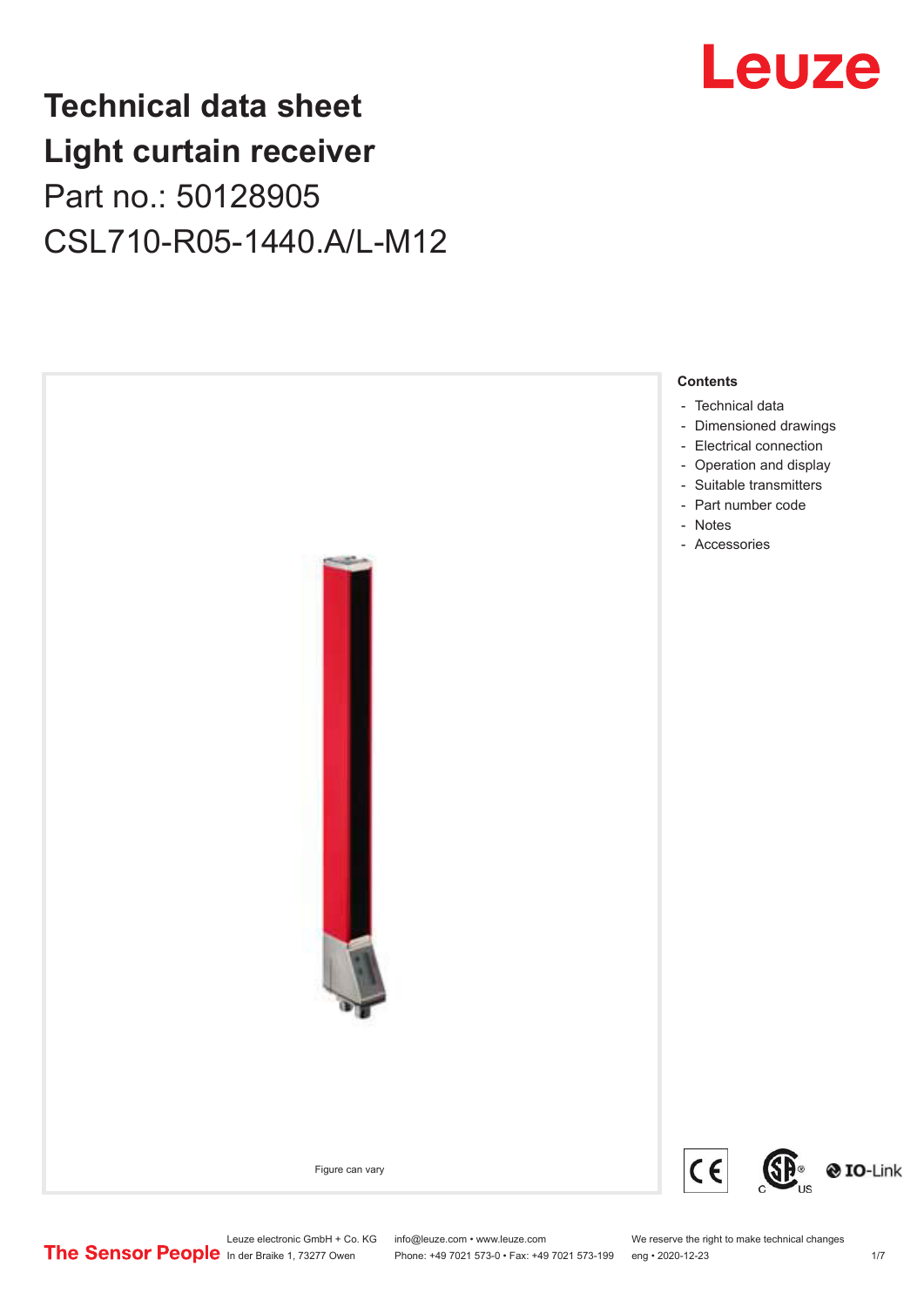## <span id="page-1-0"></span>**Technical data**

# Leuze

| <b>Basic data</b>                              |                                                                                                             |
|------------------------------------------------|-------------------------------------------------------------------------------------------------------------|
| <b>Series</b>                                  | 710                                                                                                         |
| <b>Operating principle</b>                     | Throughbeam principle                                                                                       |
| Device type                                    | Receiver                                                                                                    |
| <b>Contains</b>                                | 2x BT-NC sliding block                                                                                      |
| <b>Application</b>                             | Precise object detection                                                                                    |
| <b>Special version</b>                         |                                                                                                             |
| <b>Special version</b>                         | Crossed-beam scanning                                                                                       |
|                                                | Diagonal-beam scanning                                                                                      |
|                                                | Parallel-beam scanning                                                                                      |
| <b>Optical data</b>                            |                                                                                                             |
| <b>Operating range</b>                         | Guaranteed operating range                                                                                  |
| <b>Operating range</b>                         | 0.13.5m                                                                                                     |
| <b>Operating range limit</b>                   | Typical operating range                                                                                     |
| <b>Operating range limit</b>                   | 0.14.5m                                                                                                     |
| <b>Measurement field length</b>                | 1,440 mm                                                                                                    |
| <b>Number of beams</b>                         |                                                                                                             |
|                                                | 288 Piece(s)<br>5 <sub>mm</sub>                                                                             |
| Beam spacing                                   |                                                                                                             |
| <b>Measurement data</b>                        |                                                                                                             |
| Minimum object diameter                        | 10 mm                                                                                                       |
| <b>Electrical data</b>                         |                                                                                                             |
| Protective circuit                             | Polarity reversal protection                                                                                |
|                                                | Short circuit protected                                                                                     |
|                                                | Transient protection                                                                                        |
|                                                |                                                                                                             |
| Performance data                               |                                                                                                             |
| Supply voltage U <sub>R</sub>                  | 18  30 V, DC                                                                                                |
| <b>Residual ripple</b>                         | 0  15 %, From $U_B$                                                                                         |
| <b>Open-circuit current</b>                    | 0  350 mA, The specified values refer<br>to the entire package consisting of trans-<br>mitter and receiver. |
| Inputs/outputs selectable                      |                                                                                                             |
| Output current, max.                           | 100 mA                                                                                                      |
| Input resistance                               | $6,000 \Omega$                                                                                              |
| Number of inputs/outputs selectable 4 Piece(s) |                                                                                                             |
| Voltage type, outputs                          | DC                                                                                                          |
| Switching voltage, outputs                     | Typ. $U_R / 0 V$                                                                                            |
| Voltage type, inputs                           | DC                                                                                                          |
| Switching voltage, inputs                      | high: $\geq 6V$                                                                                             |
|                                                | low: $\leq 4V$                                                                                              |
|                                                |                                                                                                             |
| Input/output 1                                 |                                                                                                             |
| Activation/disable delay                       | 01ms                                                                                                        |
| <b>Timing</b>                                  |                                                                                                             |
| Readiness delay                                | 400 ms                                                                                                      |
| <b>Cycle time</b>                              | 9.04 ms                                                                                                     |
| Response time per beam                         | $30 \mu s$                                                                                                  |
| <b>Interface</b>                               |                                                                                                             |
| Type                                           | IO-Link                                                                                                     |
|                                                |                                                                                                             |

| <b>IO-Link</b>               |                              |
|------------------------------|------------------------------|
| <b>COM</b> mode              | COM <sub>2</sub>             |
|                              | COM <sub>3</sub>             |
| Specification                | V1.0.1                       |
|                              | V1.1                         |
| Min. cycle time              | $COM2 = 2.3$ ms              |
|                              |                              |
| <b>Service interface</b>     |                              |
| Type                         | IO-Link                      |
|                              |                              |
| IO-Link<br><b>Function</b>   | Configuration via software   |
|                              | Service                      |
|                              |                              |
| <b>Connection</b>            |                              |
| <b>Number of connections</b> | 2 Piece(s)                   |
| Plug outlet                  | Axial                        |
|                              |                              |
| <b>Connection 1</b>          |                              |
| <b>Function</b>              | Configuration interface      |
|                              | Signal IN                    |
|                              | Signal OUT                   |
|                              | Voltage supply               |
| <b>Type of connection</b>    | Connector                    |
| <b>Thread size</b>           | M12                          |
| Type                         | Male                         |
| <b>Material</b>              | Metal                        |
| No. of pins                  | 8-pin                        |
| Encoding                     | A-coded                      |
|                              |                              |
| <b>Connection 2</b>          |                              |
| <b>Function</b>              | Connection to transmitter    |
| <b>Type of connection</b>    | Connector                    |
| <b>Thread size</b>           | M12                          |
| <b>Type</b>                  | Female                       |
| <b>Material</b>              | Metal                        |
| No. of pins                  | 5-pin                        |
| Encoding                     | A-coded                      |
|                              |                              |
| <b>Mechanical data</b>       |                              |
| Design                       | Cubic                        |
| Dimension (W x H x L)        | 29 mm x 54.8 mm x 1,433 mm   |
| <b>Housing material</b>      | Metal                        |
| <b>Metal housing</b>         | Aluminum                     |
| Lens cover material          | Plastic / PMMA               |
| Net weight                   | $1,550$ g                    |
| <b>Housing color</b>         | Red                          |
| Type of fastening            | Groove mounting              |
|                              | Via optional mounting device |
|                              |                              |
| <b>Operation and display</b> |                              |
| Type of display              | LED                          |
|                              | OLED display                 |
| <b>Number of LEDs</b>        | 2 Piece(s)                   |
| Type of configuration        | Software                     |
|                              | Teach-in                     |
| <b>Operational controls</b>  | Membrane keyboard            |
|                              |                              |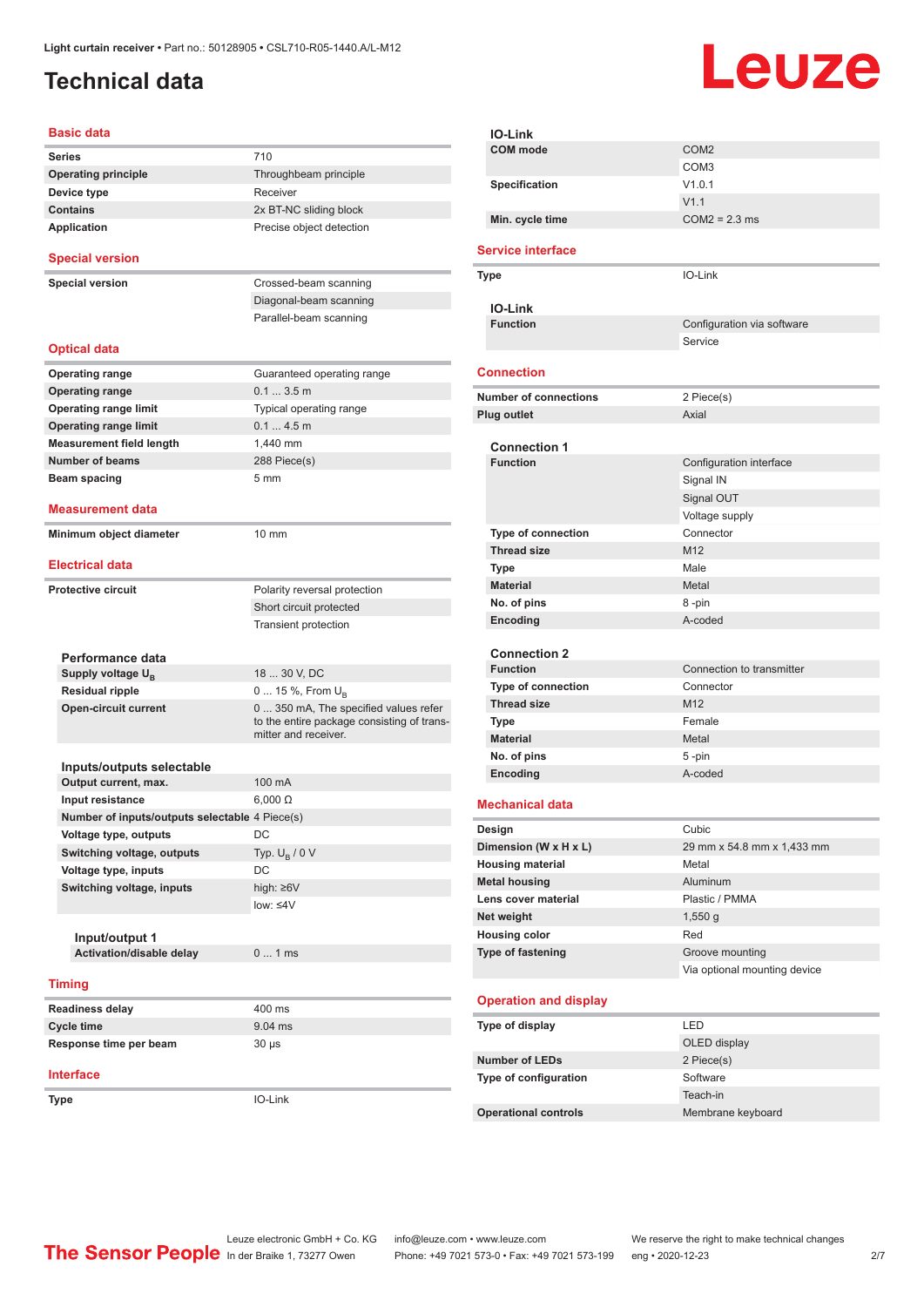## **Technical data**

## Leuze

#### **Environmental data**

| Ambient temperature, operation | $-30$ 60 °C    |  |
|--------------------------------|----------------|--|
| Ambient temperature, storage   | $-40$ 70 °C    |  |
| <b>Certifications</b>          |                |  |
| Degree of protection           | IP 65          |  |
| <b>Protection class</b>        | $\mathbf{III}$ |  |
| <b>Certifications</b>          | c CSA US       |  |
| <b>Standards applied</b>       | IEC 60947-5-2  |  |

#### **Classification**

| <b>Customs tariff number</b> | 90314990 |
|------------------------------|----------|
| eCl@ss 5.1.4                 | 27270910 |
| eCl@ss 8.0                   | 27270910 |
| eCl@ss 9.0                   | 27270910 |
| eCl@ss 10.0                  | 27270910 |
| eCl@ss 11.0                  | 27270910 |
| <b>ETIM 5.0</b>              | EC002549 |
| <b>ETIM 6.0</b>              | EC002549 |
| <b>ETIM 7.0</b>              | EC002549 |
|                              |          |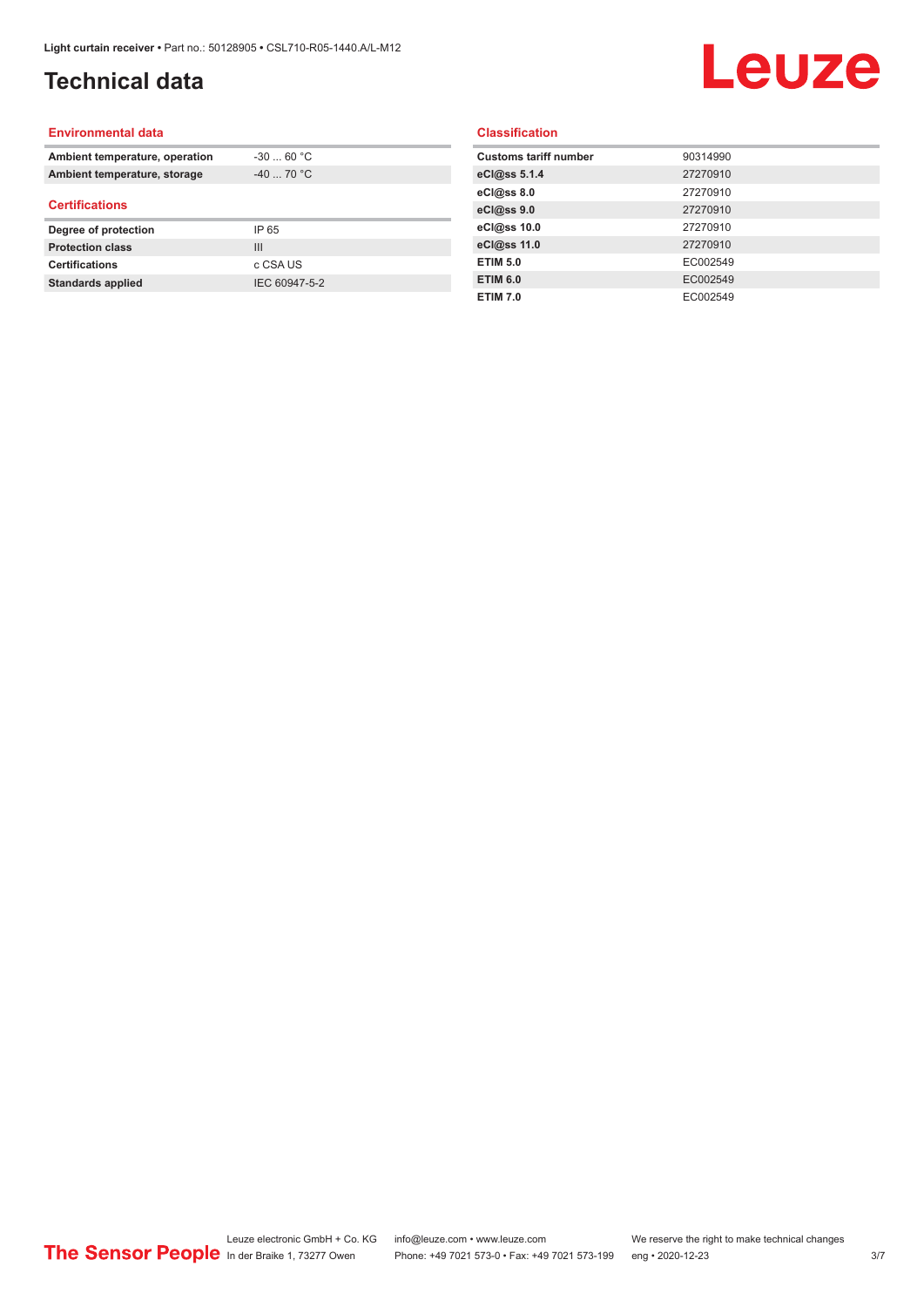## <span id="page-3-0"></span>**Dimensioned drawings**

All dimensions in millimeters



- A Beam spacing 5 mm
- B Measurement field length 1440 mm
- F M6 thread
- G Fastening groove
- L Profile length 1448 mm
- T Transmitter
- R Receiver
- Y





A PWR / SW IN / OUT

**Leuze**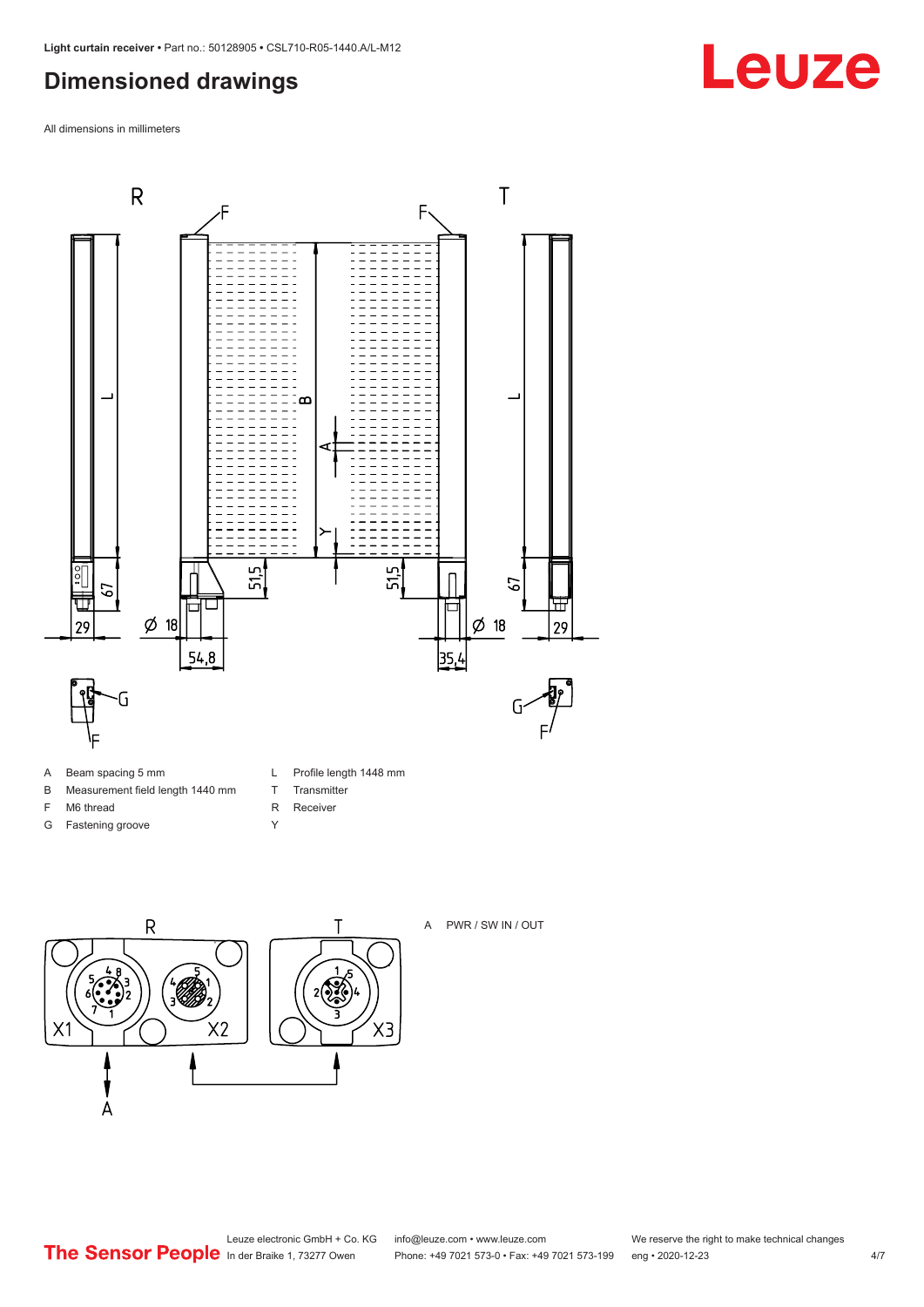### <span id="page-4-0"></span>**Electrical connection**

#### **Connection 1**

| <b>Function</b>    | Configuration interface |
|--------------------|-------------------------|
|                    | Signal IN               |
|                    | Signal OUT              |
|                    | Voltage supply          |
| Type of connection | Connector               |
| <b>Thread size</b> | M12                     |
| <b>Type</b>        | Male                    |
| <b>Material</b>    | Metal                   |
| No. of pins        | 8-pin                   |
| Encoding           | A-coded                 |

#### **Pin Pin assignment**

|                | $V +$           |
|----------------|-----------------|
| $\overline{2}$ | IO <sub>1</sub> |
| 3              | GND             |
| 4              | IO-Link         |
| 5              | IO <sub>2</sub> |
| 6              | IO3             |
|                | IO4             |
| 8              | <b>GND</b>      |

#### **Connection 2**

| <b>Function</b>    | Connection to transmitter |
|--------------------|---------------------------|
| Type of connection | Connector                 |
| <b>Thread size</b> | M12                       |
| <b>Type</b>        | Female                    |
| <b>Material</b>    | Metal                     |
| No. of pins        | $5$ -pin                  |
| Encoding           | A-coded                   |

#### **Pin Pin assignment**

|--|

## **Operation and display**

| <b>LED</b>     | Display                  | <b>Meaning</b>                         |
|----------------|--------------------------|----------------------------------------|
|                | Green, continuous light  | Operational readiness                  |
|                | Green, flashing          | Teach / error                          |
| $\overline{2}$ | Yellow, continuous light | Light path free, with function reserve |
|                | Yellow, flashing         | No function reserve                    |
|                | Off                      | Object detected                        |





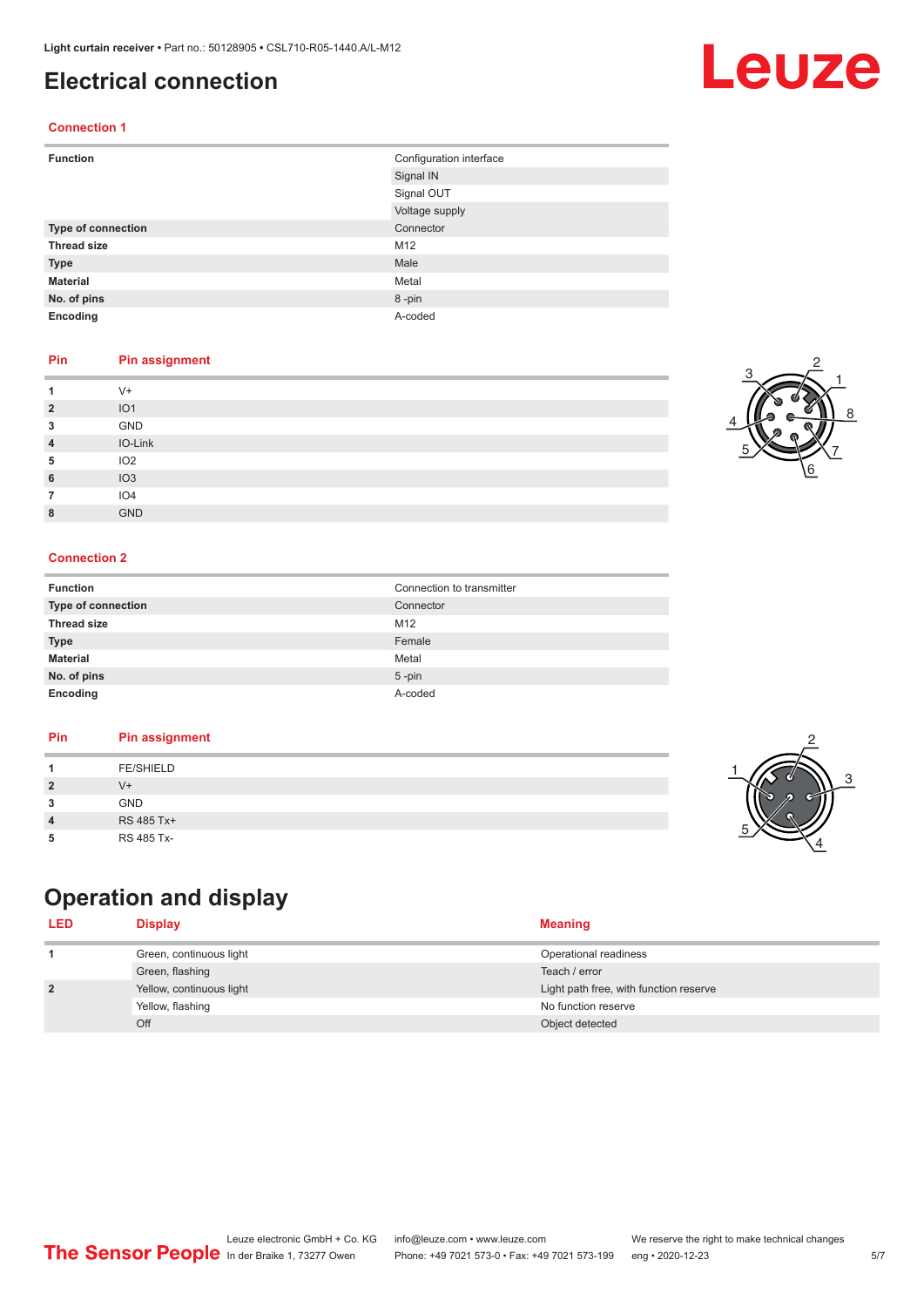### <span id="page-5-0"></span>**Suitable transmitters**

## Leuze

|  | Part no. | <b>Designation</b>        | <b>Article</b>               | <b>Description</b>                                                                                                                                                                                      |
|--|----------|---------------------------|------------------------------|---------------------------------------------------------------------------------------------------------------------------------------------------------------------------------------------------------|
|  | 50128993 | CSL710-T05-1440.A-<br>M12 | Light curtain<br>transmitter | Application: Precise object detection<br>Special version: Parallel-beam scanning, Crossed-beam scanning, Diagonal-<br>beam scanning<br>Operating range: 0.1  3.5 m<br>Connection: Connector, M12, 5-pin |

## **Part number code**

Part designation: **CSL710-XYY-ZZZZ.A/B-CCC**

| <b>CSL710</b>             | <b>Operating principle</b><br>CSL: switching light curtain of the 710 series               |
|---------------------------|--------------------------------------------------------------------------------------------|
| $\boldsymbol{\mathsf{X}}$ | <b>Function classes</b><br>T: transmitter<br>R: receiver                                   |
| YY                        | <b>Beam spacing</b><br>$05:5 \, \text{mm}$<br>$10:10 \, \text{mm}$<br>20:20 mm<br>40:40 mm |
| <b>ZZZZ</b>               | Measurement field length [mm], dependent on beam spacing<br>Value, see technical data      |
| А                         | Equipment<br>A: connector outlet, axial                                                    |
| B                         | Interface<br>L: IO-Link                                                                    |
| <b>CCC</b>                | <b>Electrical connection</b><br>M12: M12 connector                                         |

| <b>Note</b>                                                                                       |
|---------------------------------------------------------------------------------------------------|
| Vector A list with all available device types can be found on the Leuze website at www.leuze.com. |

## **Notes**

| <b>Observe intended use!</b>                                                                                                                                                                                                     |
|----------------------------------------------------------------------------------------------------------------------------------------------------------------------------------------------------------------------------------|
| $\%$ This product is not a safety sensor and is not intended as personnel protection.<br>$\%$ The product may only be put into operation by competent persons.<br>$\%$ Only use the product in accordance with its intended use. |

|  | <b>For UL applications:</b>                                                                                                                                                                                                                                                                   |
|--|-----------------------------------------------------------------------------------------------------------------------------------------------------------------------------------------------------------------------------------------------------------------------------------------------|
|  | $\%$ For UL applications, use is only permitted in Class 2 circuits in accordance with the NEC (National Electric Code).<br>These proximity switches shall be used with UL Listed Cable assemblies rated 30V, 0.5A min, in the field installation, or equivalent (categories: CYJV/<br>$\phi$ |
|  | CYJV7 or PVVA/PVVA7)                                                                                                                                                                                                                                                                          |